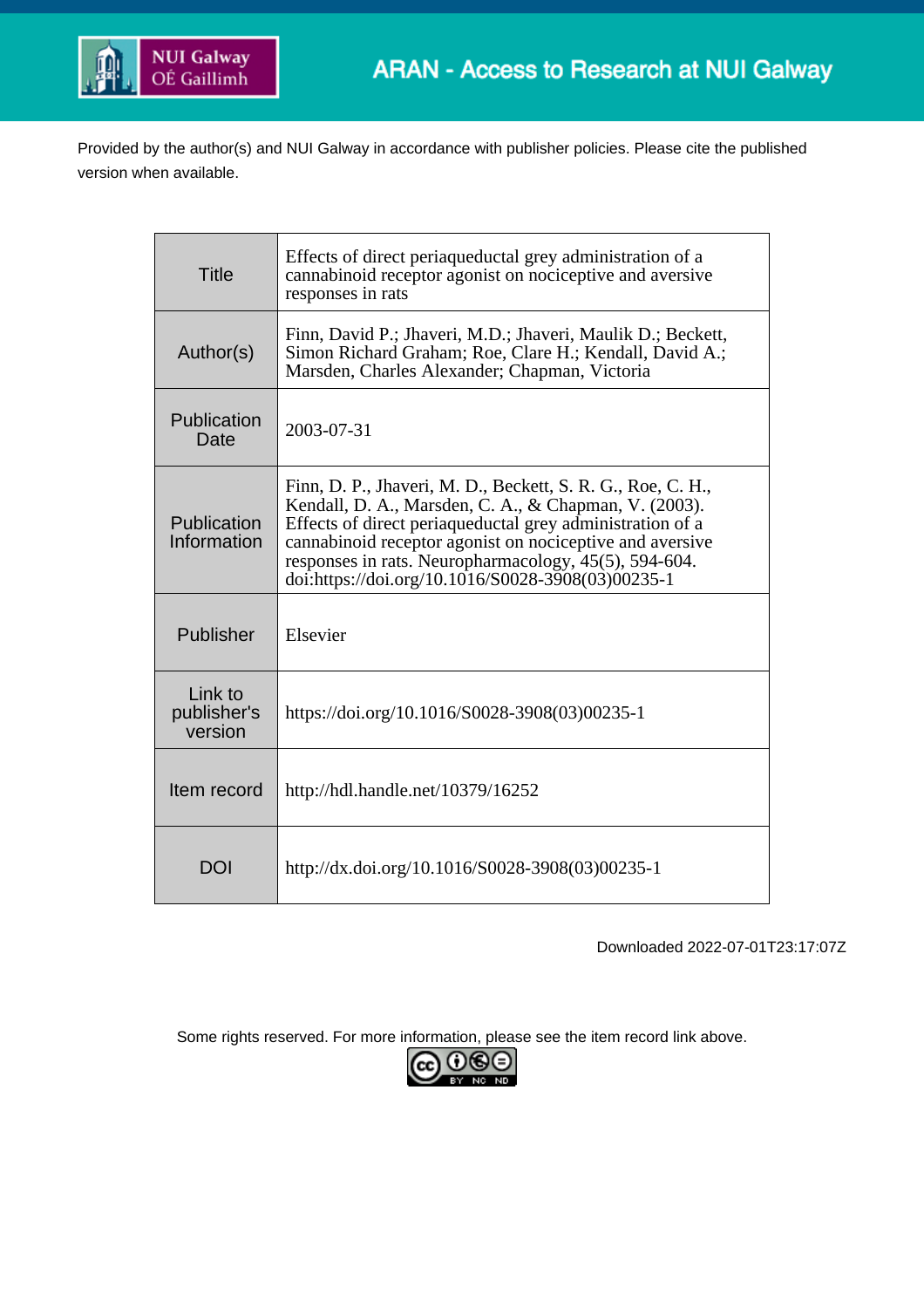

Available online at www.sciencedirect.com



Neuropharmacology 45 (2003) 594–604



www.elsevier.com/locate/neuropharm

# Effects of direct periaqueductal grey administration of a cannabinoid receptor agonist on nociceptive and aversive responses in rats

D.P. Finn <sup>\*,1</sup>, M.D. Jhaveri<sup>1</sup>, S.R.G. Beckett, C.H. Roe, D.A. Kendall, C.A. Marsden, V. Chapman

*Institute of Neuroscience, School of Biomedical Sciences, University of Nottingham, Queen's Medical Centre, Nottingham NG7 2UH, UK*

Received 23 April 2003; accepted 23 May 2003

#### **Abstract**

The analgesic potential of cannabinoids may be hampered by their ability to produce aversive emotion when administered systemically. We investigated the hypothesis that the midbrain periaqueductal grey (PAG) is a common substrate mediating the antinociceptive and potential aversive effects of cannabinoids. The rat formalin test was used to model nociceptive behaviour. Intra-PAG microinjection of the excitatory amino acid  $D<sub>L</sub>$ -homocysteic acid (DLH) was used to induce an aversive, panic-like reaction characteristic of the defensive "fight or flight" response. Administration of the cannabinoid receptor agonist HU210 (5 µg/rat) into the dorsal PAG significantly reduced the second phase of formalin-evoked nociceptive behaviour, an effect which was blocked by co-administration of the CB<sub>1</sub> receptor antagonist SR141716A (50 µg/rat). This anti-nociceptive effect was accompanied by an HU210-induced attenuation of the formalin-evoked increase in Fos protein expression in the caudal lateral PAG. Intra-dorsal PAG administration of HU210 (0.1, 1 or 5 µg/rat) significantly reduced the aversive DLH-induced explosive locomotor response. The anti-nociceptive effect of HU210 is likely to result from activation of the descending inhibitory pain pathway. Mechanisms mediating the anti-aversive effects of cannabinoids in the PAG remain to be elucidated. These data implicate a role for the PAG in both cannabinoid-mediated anti-nociceptive and anti-aversive responses.

2003 Elsevier Ltd. All rights reserved.

*Keywords:* Cannabinoid receptor; Pain; Periaqueductal grey; Aversion; Formalin test; Panic; c-Fos

## **1. Introduction**

The analgesic potential of cannabis and cannabinoids has long been recognised [\(Pertwee, 2001\)](#page-10-0). However, cannabinoids induce aversive emotion and precipitate anxiety or panic attacks in about 22% of individuals [\(Thomas, 1996\)](#page-11-0). A greater understanding of the mechanisms underlying cannabinoid-induced analgesia and aversion is needed if analgesic drugs without this adverse side-effect profile are to be developed.

Systemic administration of cannabinoids is antinociceptive in the tail-flick test [\(Lichtman and Martin,](#page-10-0) [1991\)](#page-10-0) and in the formalin model of tonic, persistent pain [\(Jaggar et al., 1998\)](#page-10-0). The finding that the anti-nociceptive effects of systemically administered cannabinoids are reduced following disruption of the descending inhibitory control pathway [\(Hohmann et al., 1999b\)](#page-10-0) supports studies demonstrating that supraspinal sites of action play a crucial role in the analgesia mediated by systemically administered cannabinoids [\(Lichtman and](#page-10-0) [Martin, 1991\)](#page-10-0).

Cannabinoid agonists are aversive in conditioned place preference, taste avoidance and defensive withdrawal paradigms [\(Parker and Gillies, 1995; McGregor](#page-10-0) [et al., 1996a; De Fonseca et al., 1996; Sanudo-Pena et](#page-10-0) [al., 1997; Hutcheson et al., 1998; Cheer et al., 2000a\)](#page-10-0). However, there is also some evidence for anti-aversive effects of cannabinoids in rat pup ultrasonic vocalisation [\(McGregor et al., 1996b\)](#page-10-0) and light–dark box [\(Berrendero](#page-10-0) [and Maldonado, 2002\)](#page-10-0) paradigms.

The midbrain periaqueductal grey (PAG) mediates

<sup>∗</sup> Corresponding author. Tel.: +44-115-9709462; fax: +44-115- 9709259.

*E-mail address:* david.finn@nottingham.ac.uk (D.P. Finn).

<sup>&</sup>lt;sup>1</sup> Both authors contributed equally to this study.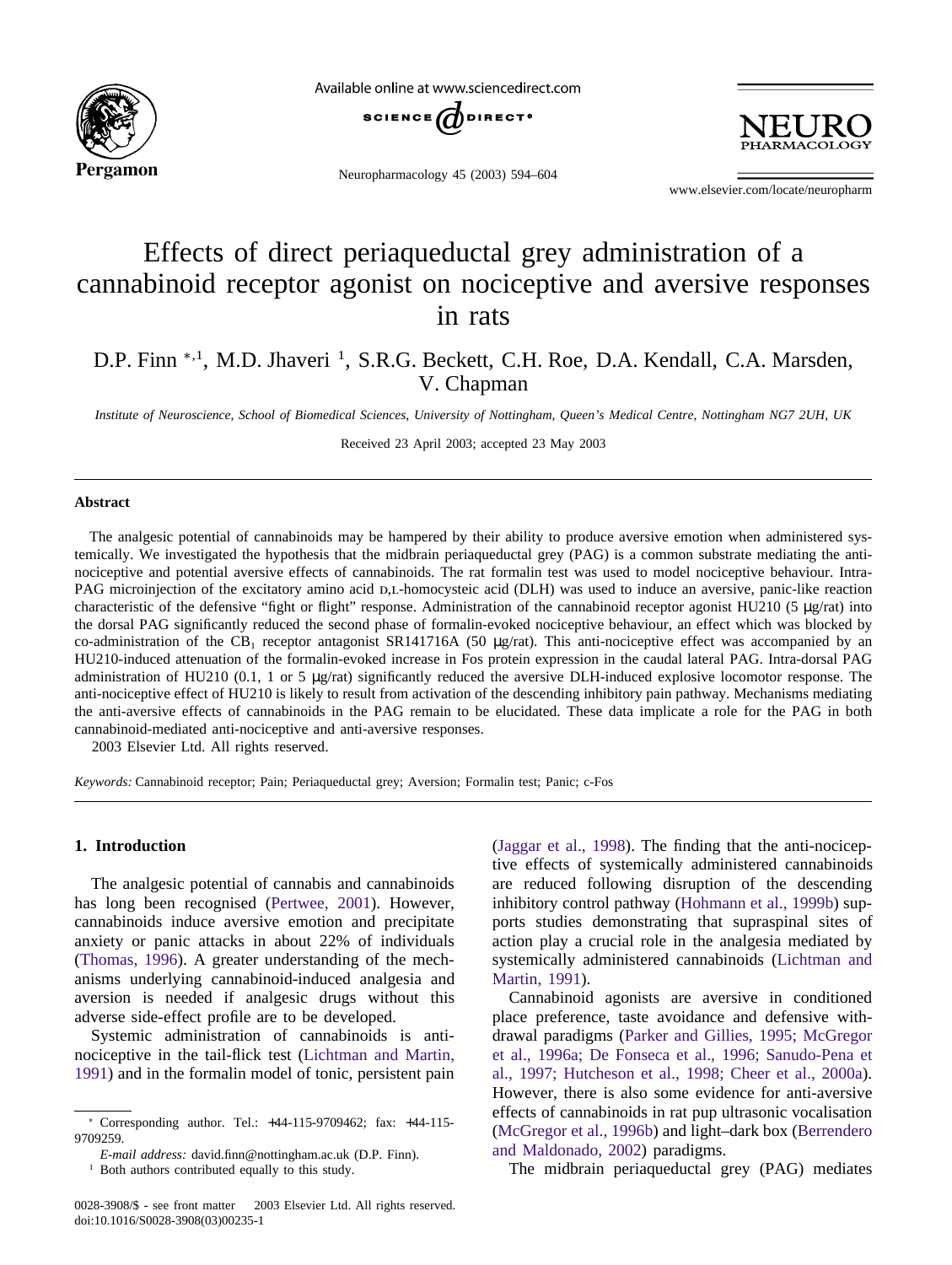behavioural responses to both aversive and nociceptive stimuli (for review, see [Bandler and Keay, 1996\)](#page-10-0). The PAG is an important component of the descending inhibitory pain control pathway [\(Wall and Melzack,](#page-11-0) [1999\)](#page-11-0). PAG stimulation results in profound analgesia [\(Levine et al., 1991\)](#page-10-0) which may occur with or without aversive side-effects [\(Hosobuchi, 1983\)](#page-10-0). Indeed [Besson](#page-10-0) [et al. \(1991\)](#page-10-0) have suggested that anti-nociception mediated by the dorsal PAG may be a consequence of aversion. The defensive "fight or flight" response can be induced in animals following chemical stimulation of the PAG with excitatory amino acids such as  $D,L$ -homocysteic acid (DLH) [\(Bandler, 1982; Beckett et al., 1992\)](#page-9-0).

 $CB<sub>1</sub>$  receptors are present in moderate density and distributed heterogeneously in the PAG [\(Herkenham et al.,](#page-10-0) [1991; Tsou et al., 1998\)](#page-10-0). Intra-PAG microinjection of cannabinoid agonists is anti-nociceptive in the rat tailflick test [\(Lichtman et al., 1996\)](#page-10-0). To date, the role of cannabinoid receptors in the PAG in modulation of tonic, persistent pain behaviour or aversion has not been reported.

The aim of this study was to investigate the effect of intra-dorsal PAG administration of the potent nonselective cannabinoid agonist HU210 on formalinevoked nociceptive behaviour, PAG Fos protein expression and DLH-induced aversive behaviour in rats. We demonstrate for the first time that the PAG is a common anatomical substrate mediating both cannabinoidinduced anti-nociceptive and anti-aversive responses. Some of this work has been published in abstract form [\(Finn et al., 2001, 2002\)](#page-10-0).

#### **2. Methods**

#### *2.1. Animals*

Adult male Sprague-Dawley rats (250–300 g, Charles River, UK) were used for these experiments. One group of rats was used for the study of formalin-evoked behaviour and Fos expression, another group was used for determination of  $CB_1$  receptor involvement in the effects observed and a separate group was used for the DLHinduced aversion study. Rats were group housed in cages of five prior to surgery. Food and water were available ad libitum and rats were housed on a 12 h light–dark cycle. All experiments were carried out in the light period according to the UK Home Office Animals (Scientific Procedures) Act 1986.

#### *2.2. Cannula implantation*

A stainless steel guide cannula (18 mm, 23 G) was stereotaxically implanted above the midbrain dorsal PAG (AP  $-6.7$ , ML  $+1.7$ , DV  $-3.6$ , [Paxinos and Wat](#page-10-0)[son, 1997\)](#page-10-0) at an angle of 20°, to avoid the superior saggital sinus, under isoflurane (1.5–2%) in nitrous oxide (1.5 l/min)–oxygen (0.5 l/min) anaesthetic gas mixture. A stylet made from stainless steel tubing (18 mm, 31 G) was inserted into the guide cannula to prevent blockage by debris. A non-steroidal anti-inflammatory agent, carprofen  $(4.5 \text{ mg kg}^{-1}, \text{ s.c., Rimadyl, Pfizer, UK}),$  was administered before the surgery for post-operative analgesia. Following cannula implantation, the rats were housed singly. At least 6 days were allowed for recovery post-surgery. During this recovery period, the rats were handled and their body weight and general health monitored once daily.

#### *2.3. Microinjections*

Drugs or vehicle were microinjected manually into the dorsal PAG (as defined by [Bandler and Keay, 1996\)](#page-10-0) in a volume of 250 nl or 500 nl over 60 s using an injector and Hamilton syringe. These injection volumes were selected on the basis of a large number of studies which have investigated the effects of direct microinjection of cannabinoids into discrete brain regions in models of nociception including the tail-flick and formalin tests [\(Martin et al., 1998, 1999; Lichtman et al., 1996; Licht](#page-10-0)[man and Martin, 1997; Monhemius et al., 2001\)](#page-10-0). The injector comprised a stainless steel tube (31 G) with a collar (23 G) sizing it to 20 mm (2 mm longer than the guide cannula) and an attached 1 m long polystyrene tube (0.75 mm OD, 0.28 mm ID) to allow injection of the drug when the rat was placed in the arena.

## *2.4. Effect of HU210 on formalin-induced nociceptive behaviour*

Each rat received HU210  $(0.1, 1, 5 \mu g/250 \text{ nl})$  or dimethyl sulphoxide (DMSO, 60%) microinjection into the dorsal PAG followed 10 min later by formalin (50  $\mu$ l, 2.5% formaldehyde in 0.9% NaCl) or saline (0.9%) injection into the sub-plantar region of the right hind paw. Intra-plantar injections were carried out under brief isoflurane anaesthesia to minimise stress to the animals. Behaviour was tracked for 10 min post-drug and 60 min post-formalin in a transparent perspex box (30  $\times$  30  $\times$ 30 cm) and scored using Ethovision software by a trained experimenter, blind to the treatments. The maximum time taken to recover from anaesthesia, as judged by regain of the righting reflex, was 2.5 min, and this initial period of the formalin trial was removed from the analysis. The video image was obtained from a camera positioned under the perspex box enabling clear examination of paw-directed behaviour throughout the experiment. In addition to rearing, grooming and distance moved, pain behaviours were scored according to the weighted composite pain scoring technique (CPS- $WST_{0,1,2}$ ) described by [Watson et al. \(1997\).](#page-11-0) According to this method, pain behaviours were categorised as time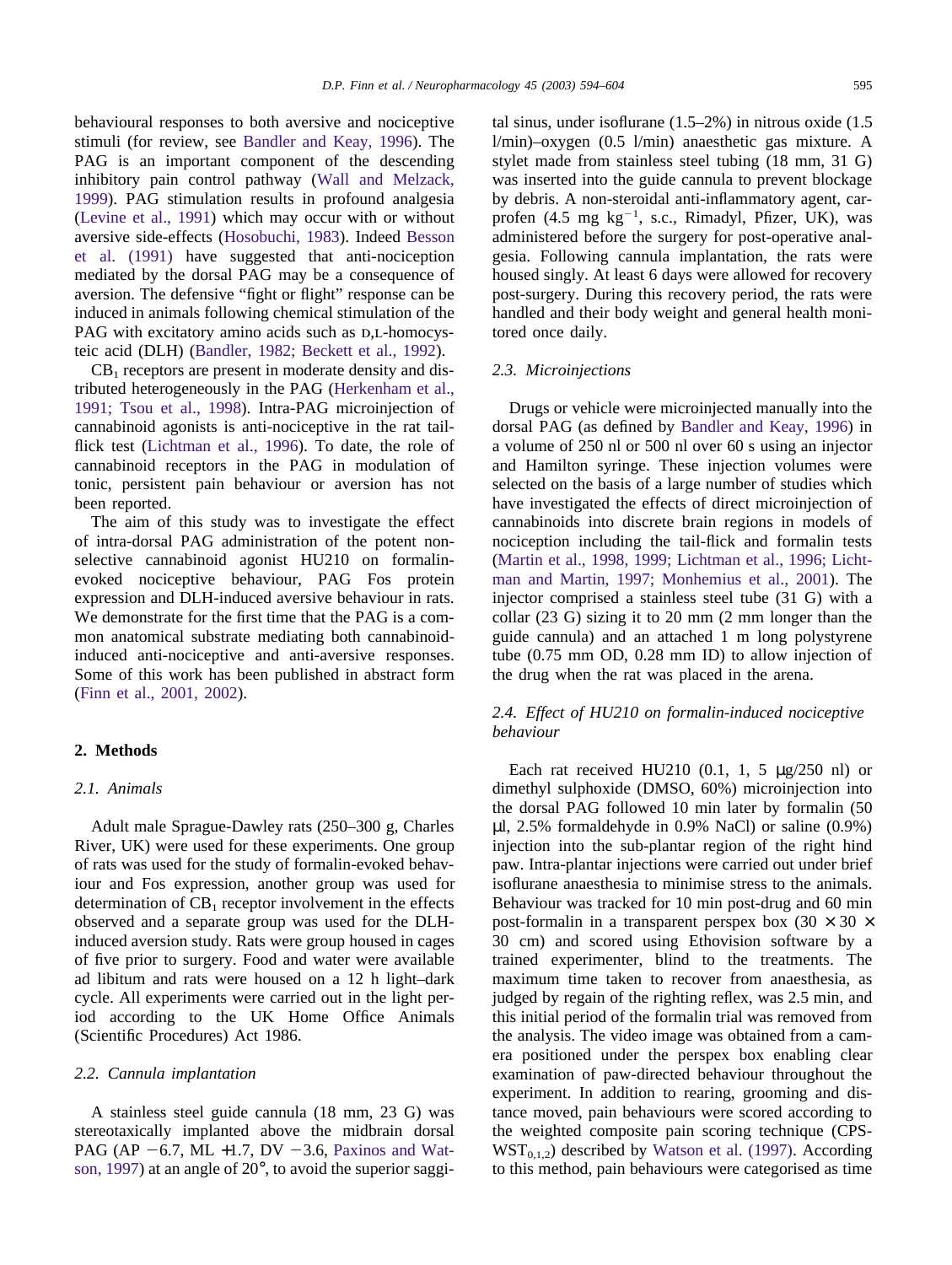spent raising the paw above the floor without contact with any other surface  $(C1)$  and holding, licking, biting, shaking and flinching (C2) to obtain a composite pain score (CPS =  $(C1 + 2 \times C2)$ /(total duration of analysis period)). Post-formalin oedema was assessed by measuring the difference in paw diameter of the left and right hind paws with Vernier callipers.

#### *2.5. Immediate early gene c-fos immunohistochemistry*

The translation of the immediate early gene *c-fos* in the brain reaches a peak at 90–120 min post stimulus [\(Harris, 1998\)](#page-10-0). Therefore, 90 min after formalin injection, rats were perfused transcardially with saline (120 ml) followed by paraformaldehyde (PFA, 4% w/v in 0.1 M sodium phosphate buffer) under sodium pentobarbitone (100 mg/kg, ip) anaesthesia. Fos immunohistochemistry was carried out according to the method of [Les](#page-10-0)[lie et al. \(1993\)](#page-10-0) and using the Vectastain ABC sheep IgG Elite Kit (Vector Laboratories, UK). Briefly, brains were removed and post-fixed overnight at room temperature in PFA. Six coronal sections (100 µm thickness), each 500  $\mu$ m apart, were taken through the PAG using a Vibratome (Campden Instruments, UK). Each brain section was placed individually into immunobuffer (120 mM NaCl, 5 mM KCl, 9 mM  $Na<sub>2</sub>HPO<sub>4</sub>$ , 15 mM NaH<sub>2</sub>PO<sub>4</sub>, 1 mM merthiolate containing 0.3% w/v Triton X-100). Endogenous peroxidase activity was removed with hydrogen peroxide  $(H_2O_2, 30 \text{ min}, 0.03\% \text{ v/v in})$ immunobuffer), prior to sequential incubation in rabbit serum (blocking buffer, 2% v/v in immunobuffer) for 15 min. After removal of blocking buffer, sections were sequentially incubated in affinity purified polyclonal sheep antiserum raised to the Fos protein (1:2000 in blocking buffer, 48–60 h, Sigma-Genosys, UK) followed by incubation in biotinylated secondary rabbit anti-sheep antibody (1:200 in blocking buffer, 24 h). Control sections were incubated in blocking buffer minus Fos antiserum. Sections were incubated in avidin/biotin/ horseradish peroxidase conjugate (3 h), followed by incubation in 3,3--diaminobenzidine (DAB, 0.3% w/v,10 min) in phosphate buffer (0.1 M, pH 7.4). To reveal sites of Fos-like immunoreactivity (FLI, black/dark brown nuclear stain),  $H_2O_2$  (0.1% v/v) solution was added to the DAB solution and washed off with Tris–HCl (50 mM, pH 7.4) once sections had turned a beige/brown colour. All sections were further washed  $(x2)$  in Tris– HCl to ensure the removal of all DAB solution, mounted onto glass microscope slides, and allowed to dry overnight. The sections were then dehydrated in absolute alcohol, and cleared using Citroclear (xylene substitute), and coverslipped with Styrolite mounting medium. The number of Fos-like immunoreactive (FLI) cells present in the sub-divisions of the PAG (as defined by [Bandler](#page-10-0) [and Keay, 1996;](#page-10-0) [Paxinos and Watson, 1997\)](#page-10-0) was counted by an observer blind to the treatment groups using a light microscope (Zeiss, West Germany) and Openlab imaging software (Improvision, UK).

## *2.6. Effect of HU210 and SR141716A, alone or in combination, on formalin-induced nociceptive behaviour*

A separate group of rats was used to investigate the involvement of  $CB_1$  receptors in mediating the antinociceptive effects of direct intra-dorsal PAG administration of HU210. Rats had a guide cannula surgically implanted above the dorsal PAG as described above. Four experimental groups were studied: vehicle (100% DMSO); HU210 (5 µg/rat); HU210 (5 µg/rat) + SR141716A (50 µg/rat); SR141716A (50 µg/rat). The dose of SR141716A (50  $\mu$ g/rat), the vehicle (100%) DMSO) and the injection volume (500 nl) were identical to that used by [Martin et al. \(1998\),](#page-10-0) where it was demonstrated that co-administration of this dose of SR141716A into the rostral ventromedial medulla antagonised HU210-induced anti-nociception in the rat tail-flick test. Drugs or vehicle were microinjected manually into the dorsal PAG (as described above) 10 min prior to intraplantar formalin injection (50 µl, 2.5% formaldehyde in 0.9% NaCl) into the right hind paw (under brief isoflurane anaesthesia). The maximum time taken to recover from anaesthesia, as judged by regain of the righting reflex, was 3 min, and this initial period of the formalin trial was removed from the analysis. Behaviour was tracked for 10 min post-drug and 60 min post-formalin and scoring was as described earlier.

## *2.7. Effect of HU210 on DLH-induced aversive behaviour*

Each rat received two intra-dorsal PAG microinjections. (1) HU210 (0.1, 1, 5  $\mu$ g/rat) or vehicle (60%) DMSO) and after 10 min, (2) DLH (5 nmol/rat) or saline (0.9% NaCl). The methodology was identical to that used in previous studies in our laboratory [\(Beckett et al.,](#page-10-0) [1992\)](#page-10-0). Behaviour was tracked for 10 min after the first, and for 5 min after the second microinjection in a circular open arena (75 cm diameter, 70 cm high) using the video image from a camera fixed vertically above the arena and Ethovision software (Noldus, Netherlands). A trained experimenter, unaware of the treatments, scored the rearing, grooming and jumping behaviour by computer while the distance moved and velocity were calculated automatically by Ethovision software.

#### *2.8. Histology*

The site of injection was confirmed prior to data analysis. Pontamine sky blue dye (250 or 500 nl) was microinjected through the guide cannula following all behavioural experiments. Coronal brain sections (100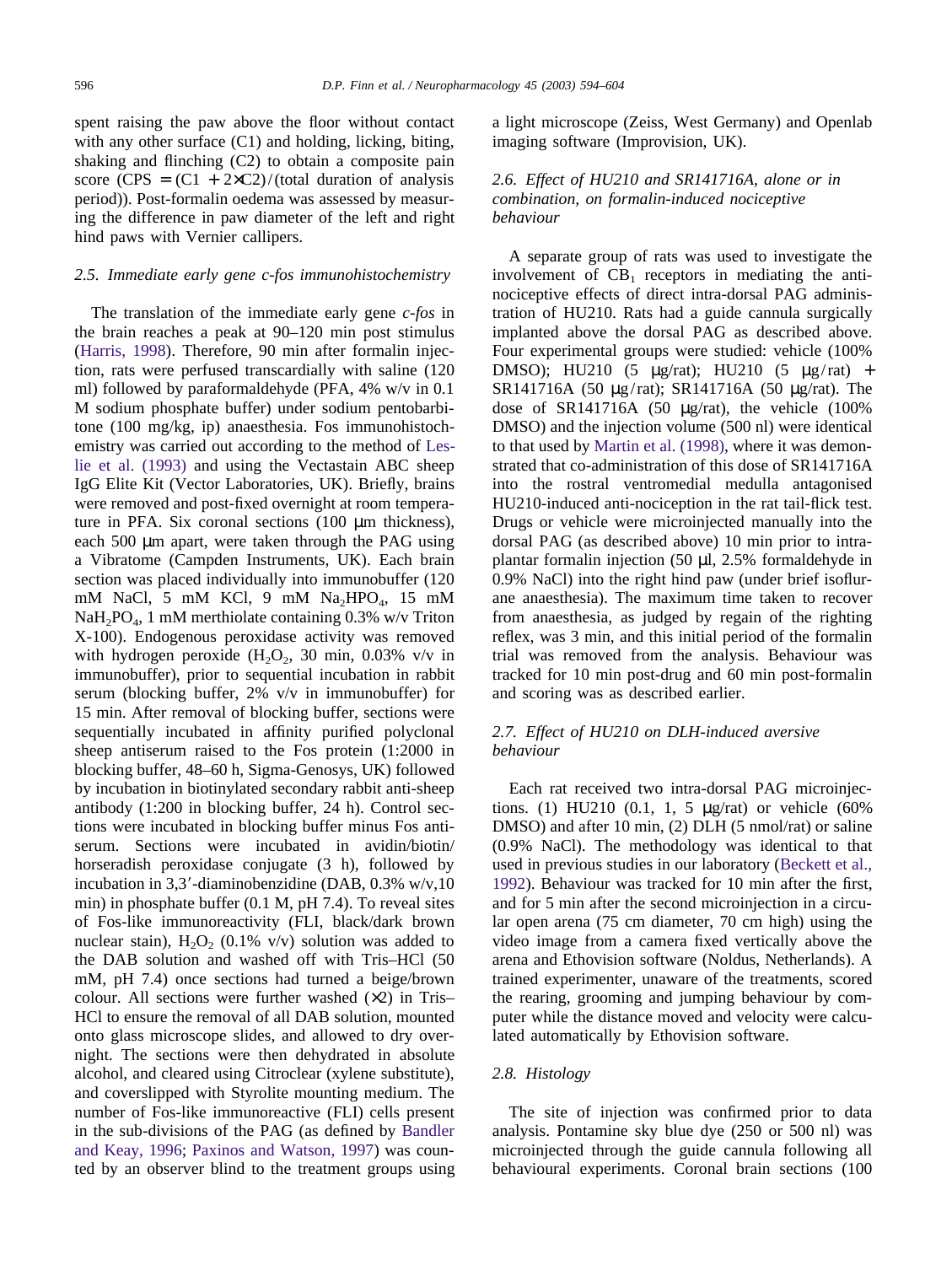µm) with the blue dye mark were background stained with Neutral Red and mounted on glass slides for the precise location of the site of microinjection using a light microscope. Eighty-eight percent of the injectors were successfully positioned in the dorsal PAG with the remaining 12% positioned either outside the PAG, in the aqueduct or in the lateral PAG. Results of experiments in which the cannula was positioned in the dorsal PAG were included in the analysis (Fig. 1). Data from experiments where the cannula was misplaced in the lateral PAG were analysed separately to verify specificity of the site of action in the dorsal PAG. No distinction was made between dorsomedial and dorsolateral PAG.

## *2.9. Drugs*

Drug doses and concentrations of vehicle were selected on the basis of previous studies in the literature [\(Beckett et al., 1992; Martin et al., 1998, 1999; Lichtman](#page-10-0) [et al., 1996; Lichtman and Martin, 1997; Monhemius et](#page-10-0) [al., 2001\)](#page-10-0). HU210 (Tocris) was dissolved in DMSO and diluted with artificial cerebrospinal fluid (1.5 mM  $NaH_2PO_4/Na_2HPO_4$ , 1.3 mM CaCl<sub>2</sub>, 1 mM MgCl<sub>2</sub>, 147 mM NaCl, 3 mM KCl;  $pH = 7.4$ ) to obtain a 5  $\mu$ g/250 nl solution in 60% DMSO. This solution was further diluted with 60% DMSO to obtain 1 µg/250 nl and 0.1 µg/250 nl solutions. DLH (Sigma) was dissolved in saline (0.9% NaCl) to obtain a 5 nmol/250 nl solution. In the second formalin experiment, HU210 and SR141716A were dissolved either alone or in combination in 100% DMSO to give final concentrations of 5 and 50 µg/500 nl, respectively.

### *2.10. Data analysis*

All data are presented as means  $\pm$  SEM. The data from all the experiments were analysed by one- or two-way ANOVA followed by Fisher's PLSD post-hoc test. Comparisons between saline- and formalin-treated controls [\(Table 2\)](#page-5-0) were made using Student's unpaired, twotailed *t*-test. A *P* value less than or equal to 0.05 was considered significant.



Fig. 1. Histological localisation of injection sites within the PAG. Each rat received (a) microinjection of vehicle or HU210 (0.1, 1, 5 µg/rat) into the dorsal PAG prior to formalin injection; (b) microinjection of vehicle or HU210 (0.1, 1, 5 µg/rat) into the dorsal PAG prior to intra-PAG DLH microinjection; (c) microinjection of vehicle, HU210 (5 µg/rat), SR141716A (50 µg/rat) or HU210 + SR141716A into the dorsal PAG prior to formalin injection or Pontamine sky blue dye was microinjected prior to brain removal. DMPAG, dorsal-medial PAG; DLPAG, dorsal-lateral PAG; LPAG, lateral PAG; Aq, aqueduct; EW, Edinger Westphal Nucleus; 3, oculomotor nucleus. PAG outline is from the atlas of [Paxinos and](#page-10-0) [Watson \(1997\).](#page-10-0) Some injector positions overlapped and thus may not be clearly differentiated in this figure.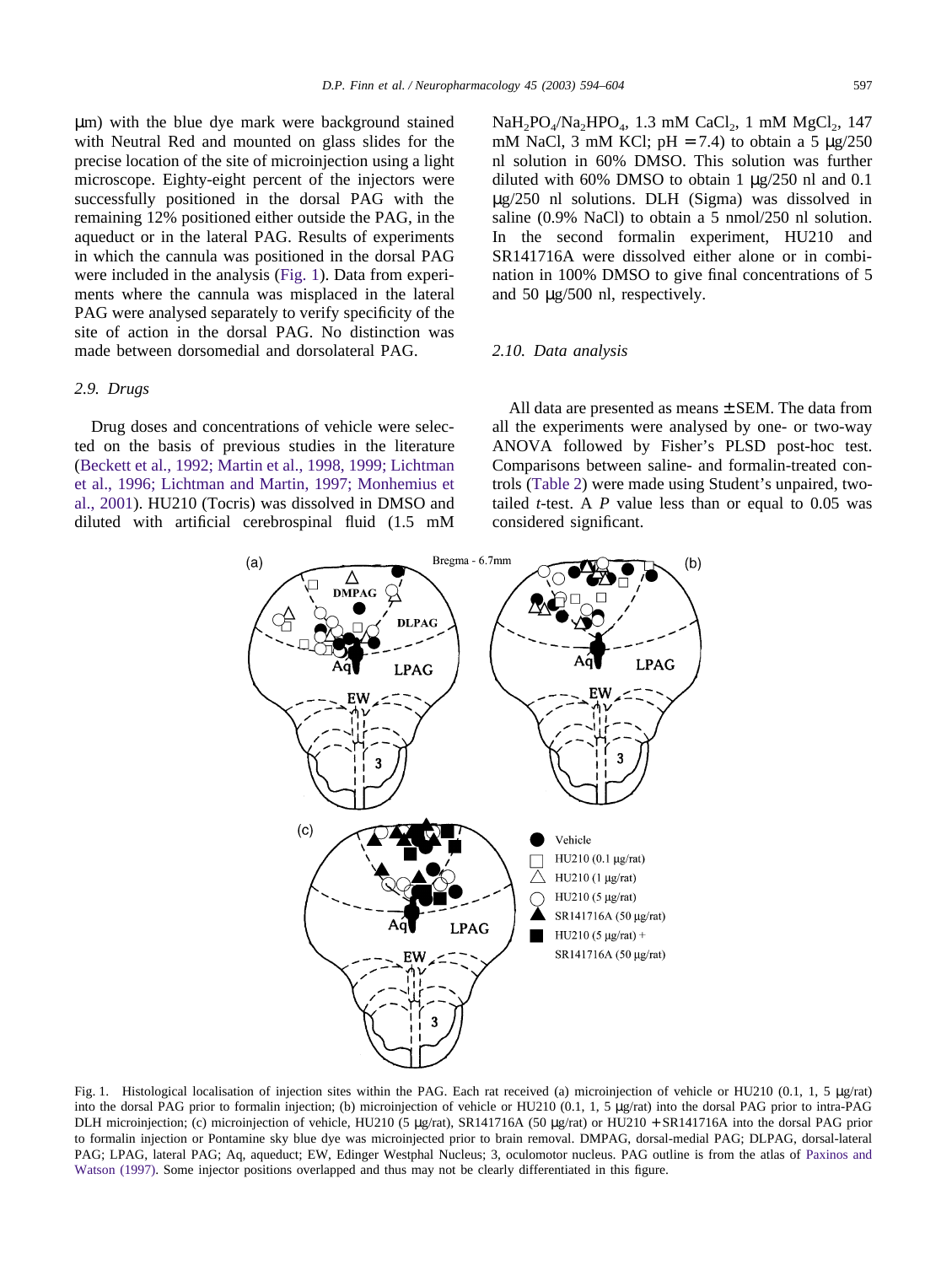|                 | Vehicle         | HU210(0.1)      | HU210(1)         | HU210(5)        |  |
|-----------------|-----------------|-----------------|------------------|-----------------|--|
| Distance (cm)   | $1570 \pm 113$  | $1628 \pm 117$  | $1622 \pm 130$   | $1624 \pm 141$  |  |
| Number of rears | $26 \pm 4$      | $28 \pm 5$      | $33 \pm 7$       | $21 \pm 2$      |  |
| Grooming (s)    | $70.4 \pm 10.1$ | $98.4 \pm 29.3$ | $20.6 \pm 4.8^*$ | $59.2 \pm 16.1$ |  |

The effect of intra-dorsal PAG administration of HU210 (0.1, 1 and 5 µg/250 nl) on the behaviour of rats during the 10 min pre-formalin trial

Values expressed as means  $\pm$  SEM ( $n = 5-11$ ).

 $* P < 0.05$  compared with vehicle-injected controls.

Table 2

The effect of formalin injection (50 µl, 2.5%, s.c.) into the right hind paw on the behaviour and paw diameter of rats during the 60 min postformalin trial

|              | Distance (cm)  | $\Delta$ Paw diameter (cm) | Number of rears | Grooming (s)     |
|--------------|----------------|----------------------------|-----------------|------------------|
| Saline $(4)$ | $2480 \pm 430$ | $0.017 \pm 0.01$           | $13 \pm 2$      | $210.5 \pm 59.8$ |
| Formalin (7) | $2813 \pm 240$ | $0.12 \pm 0.007***$        | $3 \pm 1^*$     | $128.9 \pm 25.8$ |

Values expressed as means  $\pm$  SEM (numbers in brackets).

 $***$  *P*  $\leq$  0.001 compared with saline-injected controls.

 $* P < 0.05$  compared with saline-injected controls.

## **3. Results**

*3.1. Effect of HU210 on the behaviour of rats prior to formalin injection*

One-way ANOVA revealed that intra-dorsal PAG administration of HU210 (0.1, 1 or 5  $\mu$ g) had no significant effect on the distance moved ( $F_{3,26} = 0.051$ ;  $P =$ 0.98) or rearing  $(F_{3,26} = 1.25; P = 0.31)$  in rats during the 10 min pre-formalin trial, compared with vehicletreated controls (Table 1). There was a significant effect of treatment on duration of grooming behaviour  $(F_{3,26})$  $= 2.92$ ;  $P = 0.05$ ) which was significantly reduced by 1  $\mu$ g HU210 (*P* < 0.05), but not by 0.1 or 5  $\mu$ g HU210, compared with vehicle-treated controls (Table 1).

### *3.2. Effect of formalin injection on rat behaviour*

Formalin injection into the right hind paw produced robust licking, flinching, shaking and elevation of the injected paw. The early phase (2.5–7.5 min) and late phase (12.5–57.5 min) marked two distinct phases of nociceptive behaviour (measured as CPS) following formalin injection in vehicle-treated control rats (Fig. 2). Saline-injected animals did not exhibit nociceptive behaviour (data not shown).

The difference between the paw diameter of the left and right hind paw of formalin-injected rats was significantly greater than saline-injected controls ( $P < 0.001$ ; Table 2). Formalin-injected rats also exhibited a significant decrease in rearing behaviour ( $P < 0.01$ ) compared with saline controls (Table 2). Formalin injection had no



Fig. 2. Effects of intra-dorsal PAG administration of the cannabinoid agonist HU210 (0.1, 1, 5 µg/rat) on the composite pain score of formalin-evoked nociceptive behaviour in rats. Data are means ± SEM (  $n = 5-9$ ). \*\*\* $P < 0.001$  comparing HU210 (5 µg) with vehicle-injected controls 22.5–37.5 min post-formalin. Veh (Vehicle); Form (Formalin).

significant effect on grooming or on the distance moved over the 60 min trial (Table 2).

## *3.3. Effect of HU210 on formalin-evoked nociceptive behaviour*

The first phase of formalin-evoked nociceptive behaviour was not significantly affected by intra-PAG administration of HU210 ( $F_{4,25} = 2.153$ ;  $P = 0.1$ ). However, the second phase of formalin-evoked behaviour was significantly reduced by intra-dorsal PAG administration of HU210 ( $F_{4,25}$  = 17.25;  $P = 0.0001$ ). Fisher's PLSD post-

<span id="page-5-0"></span>Table 1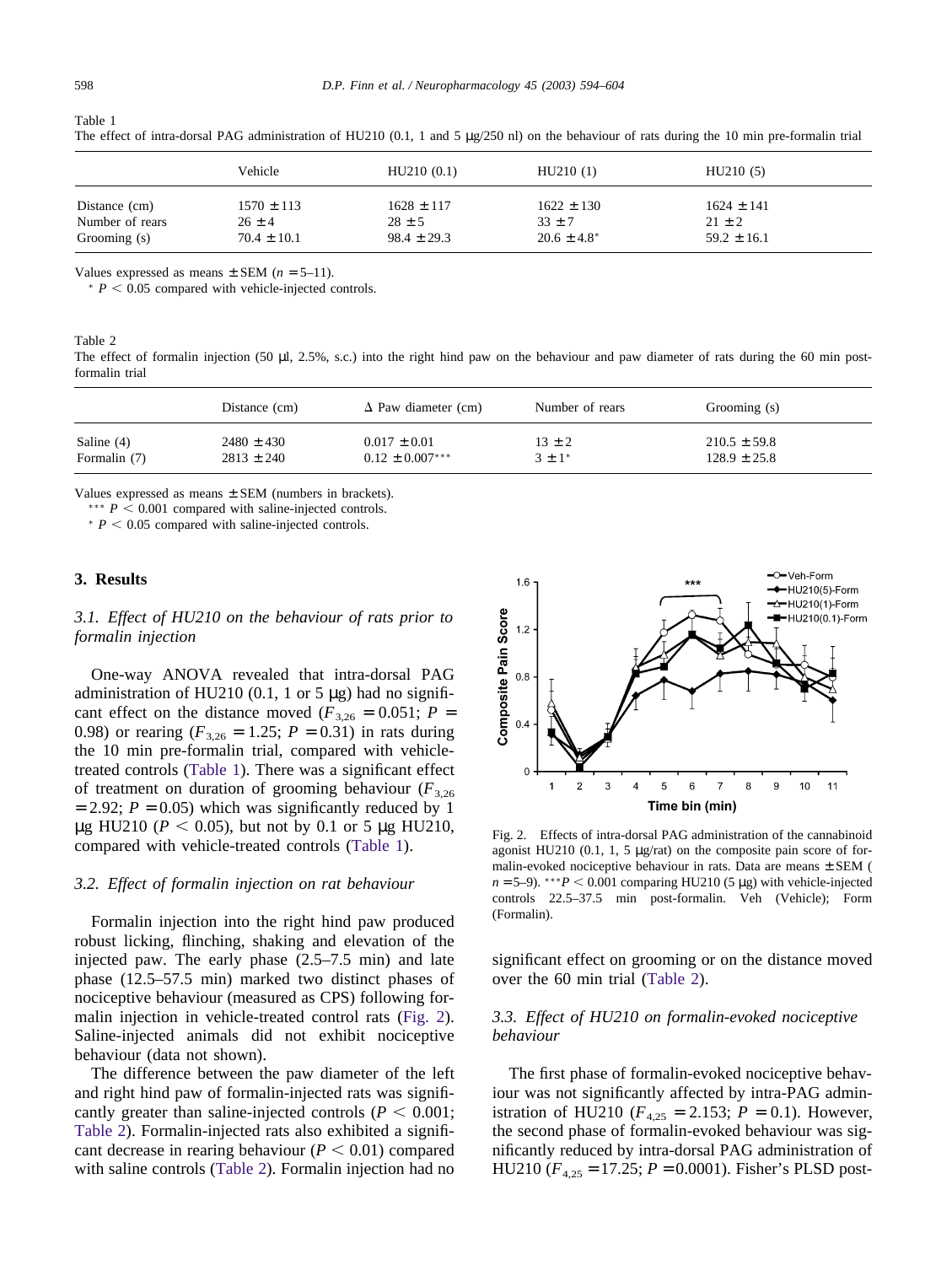hoc test revealed that HU210 (5 µg) significantly (*P*  $0.001$ ) reduced nociceptive behaviour at the peak (22.5–37.5 min post-formalin) of the late phase, compared with vehicle-treated rats receiving formalin [\(Fig.](#page-5-0) [2\)](#page-5-0). Lower doses of HU210 (0.1 µg: *P* = 0.14, 1 µg: *P* = 0.16) did not alter formalin-evoked responses compared with vehicle-treated rats. To confirm the local site of action of HU210 administered into the dorsal PAG, comparison was made with injection of HU210 into a different column of the PAG. Injection of HU210 (5  $\mu$ g/250 nl,  $n = 5$ ) into the lateral column of the PAG had no significant effect on formalin-evoked nociceptive behaviour, compared with rats receiving vehicle injection  $(n = 3)$  into this sub-division of the PAG (data not shown). These data confirm that the anti-nociceptive effects of HU210 administered into the dorsal PAG are mediated by a local site of action.

Intra-dorsal PAG administration of HU210 did not significantly affect rearing ( $F_{4,25}$  = 2.818;  $P = 0.5$ ) or grooming  $(F_{4,25} = 0.25; P = 0.91)$  during the second phase of formalin-evoked nociceptive behaviour. Intradorsal PAG administration of HU210 had no significant effect on the increase in paw diameter observed in formalin-injected rats (data not shown).

## *3.4. Intra-dorsal PAG administration of SR141716A blocks the inhibitory effect of HU210 on formalinevoked nociceptive behaviour*

In a second experiment, the receptor mediating the inhibitory effects of HU210 on formalin-evoked nociceptive behaviour was investigated with the selective  $CB_1$  receptor antagonist SR141716A. The first phase of formalin-evoked nociceptive behaviour was not significantly affected by intra-dorsal PAG administration of HU210 or SR141716A ( $F_{3,26} = 0.405$ ;  $P = 0.75$ ; data not shown). One-way ANOVA revealed a significant effect of treatment during the second phase of formalin-evoked nociceptive behaviour (8–23 min post-formalin;  $F_{3,26}$  = 3.313;  $P = 0.036$ ). Fisher's PLSD post-hoc test revealed that intra-dorsal PAG administration of HU210  $(5 \mu g)$ significantly  $(P < 0.05)$  reduced formalin-evoked nociceptive behaviour compared with vehicle-treated rats receiving formalin (Fig. 3). This anti-nociceptive effect of HU210 was significantly ( $P < 0.05$ ) blocked by co-administration of the  $CB_1$  receptor antagonist SR141716A (50 µg; Fig. 3). Intra-dorsal PAG administration of SR141716A alone did not significantly affect formalin-evoked nociceptive behaviour compared with vehicle-treated rats receiving formalin.

## *3.5. Effect of HU210 on formalin-evoked Fos expression in the PAG*

Intra-plantar injection of formalin resulted in increased Fos expression in the caudal  $(-8.3 \text{ relative to})$ 

Fig. 3. Effects of intra-dorsal PAG administration of the cannabinoid agonist HU210 (5  $\mu$ g/rat) and the CB<sub>1</sub> receptor antagonist SR141716A (50 µg/rat) on the composite pain score of formalin-evoked nociceptive behaviour in rats 8–23 min post-formalin. Data are means ± SEM (*n*  $= 7-8$ ). *\*P* < 0.05 for HU210 vs. Veh; *\*P* < 0.05 for HU210 vs. HU210 + SR. Veh (Vehicle); SR (SR141716A).

bregma) lateral PAG but not in other PAG sub-regions [\(Table 3\)](#page-7-0). One-way ANOVA revealed a significant  $(F_{2,18} = 4.71; P = 0.022)$  effect of treatment on the number of FLI cells in the caudal lateral PAG. Post-hoc analysis revealed that the number of FLI cells was significantly increased  $(P < 0.01)$  in formal in-injected animals compared with saline-injected controls. Intra-dorsal PAG administration of HU210  $(5 \text{ µg}/250 \text{ nl})$  significantly attenuated  $(P < 0.05)$  the formal in-evoked increase in Fos expression in the caudal lateral PAG [\(Table 3\)](#page-7-0).

## *3.6. Effect of HU210 on DLH-induced aversive behaviour*

Intra-dorsal PAG administration of HU210 had no significant effect on the velocity of movement ( $F_{3,14}$  = 0.682;  $P = 0.58$  or on the distance moved  $(F_{3,14} = 0.704; P = 0.57)$  by rats which received vehicle injection into the PAG [\(Fig. 4\)](#page-7-0). Following intra-PAG DLH administration, 78% of rats exhibited explosive running and jumping behaviour. DLH administration resulted in a significant increase in the distance moved  $(F_{1,9} = 10.9; P = 0.001)$  and the maximum velocity of movement ( $F_{1,9} = 11.85$ ;  $P = 0.001$ ) of rats over the 5 min post-DLH trial, compared with vehicle-treated controls [\(Fig. 5\)](#page-7-0). DLH-induced explosive behaviour was defined by an early phase in which there was a rapid, transient increase in locomotor activity followed by a later phase characterised by less intense locomotor activity. DLH data have been divided into two 2.5 min time bins to represent these two components of DLHinduced behaviour. One-way ANOVA revealed a significant effect of HU210 on the maximum velocity of movement of rats 0–2.5 min post-DLH ( $F_{3,31} = 3.5$ ; *P* 

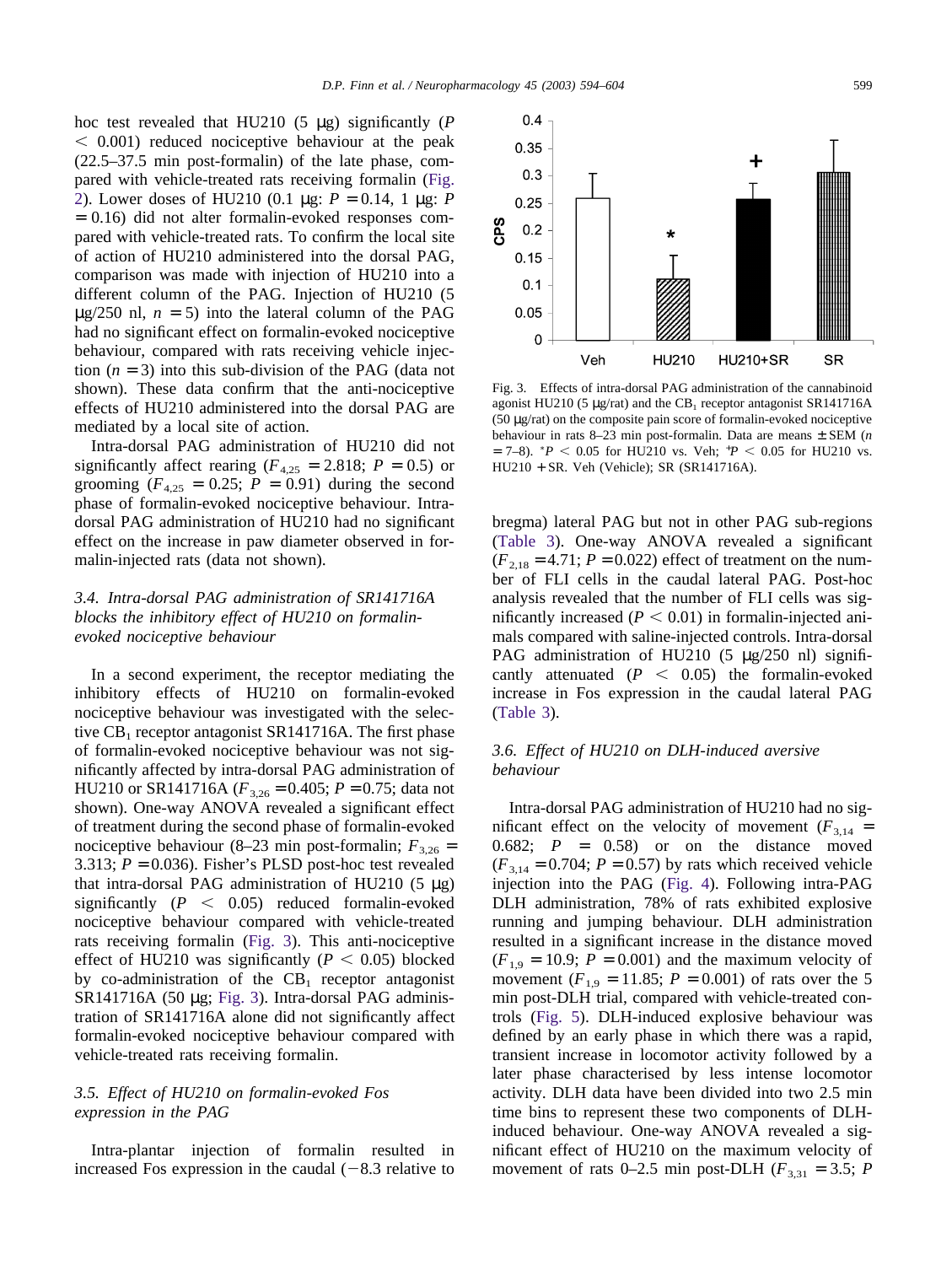#### <span id="page-7-0"></span>Table 3

Effect of intra-dorsal PAG administration of the cannabinoid agonist HU210 (5 µg/250 nl) on the number of Fos-like immunoreactive cells throughout the PAG 90 min post-formalin

|                                     | Veh-Sal         | Veh-Form          | $HU210$ (5 µg)-Form |  |  |  |
|-------------------------------------|-----------------|-------------------|---------------------|--|--|--|
| Rostral PAG (bregma $-5.8$ mm)      |                 |                   |                     |  |  |  |
| <b>DMPAG</b>                        | $13 \pm 5.9$    | $7.5 \pm 2$       | $3.5 \pm 0.5$       |  |  |  |
| <b>DLPAG</b>                        | $30.5 \pm 17.8$ | $13.5 \pm 4$      | $9.5 \pm 9.5$       |  |  |  |
| LPAG                                | $10 \pm 4.1$    | $11.5 \pm 3.1$    | $12 \pm 3$          |  |  |  |
| Intermediate PAG (bregma $-7.3$ mm) |                 |                   |                     |  |  |  |
| <b>DMPAG</b>                        | $2.3 \pm 1.1$   | $4 \pm 1.1$       | $56 \pm 50.5$       |  |  |  |
| <b>DLPAG</b>                        | $17 \pm 10.9$   | $15 \pm 3.1$      | $40.7 \pm 33.8$     |  |  |  |
| LPAG                                | $16.6 \pm 7.2$  | $21.5 \pm 6.3$    | $43.7 \pm 32.7$     |  |  |  |
| Caudal PAG (bregma $-8.3$ mm)       |                 |                   |                     |  |  |  |
| <b>DMPAG</b>                        | $4.6 \pm 1.7$   | $2.7 \pm 0.7$     | $3.8 \pm 0.7$       |  |  |  |
| LPAG                                | $9.6 \pm 3.9$   | $21.2 \pm 1.6$ ** | $8.3 \pm 2.7^*$     |  |  |  |
| <b>VLPAG</b>                        | $19.6 \pm 10.7$ | $30.6 \pm 6.3$    | $18.3 \pm 6.4$      |  |  |  |

Data are expressed as means ± SEM (*n* = 3–6). DMPAG (dorsal-medial PAG); DLPAG (dorsal-lateral PAG); LPAG (lateral PAG); VLPAG (ventral-lateral PAG).

 $*$  *P* < 0.01 vs. Veh-Sal in the caudal LPAG.

 $* P < 0.05$  vs. Veh-Form in the caudal LPAG.



Fig. 4. Effect of intra-dorsal PAG administration of HU210 (0.1, 1, 5 µg in 250 nl 60% DMSO) on (a) maximum velocity and (b) distance moved 0–5 min post-vehicle (0.9% NaCl). Data are expressed as means ± SEM (*n* = 3–7).



Fig. 5. Effect of intra-PAG administration of DLH on (a) distance moved and (b) maximum velocity of movement of rats. Data are expressed as means ± SEM.

 $= 0.03$ ). Post-hoc analysis revealed that HU210 (1 and 5  $\mu$ g/250 nl) significantly reduced ( $P < 0.05$ ) the maximum velocity during the first 2.5 min post-DLH compared with vehicle-treated controls [\(Fig. 6a\)](#page-8-0). There was no significant effect of treatment on the distance moved during the first 2.5 min post-DLH  $(F_{3,31}$  = 1.273;  $P = 0.3$ ) [\(Fig. 6b\)](#page-8-0). The increase in maximum velocity of movement of rats 2.5–5 min post-DLH was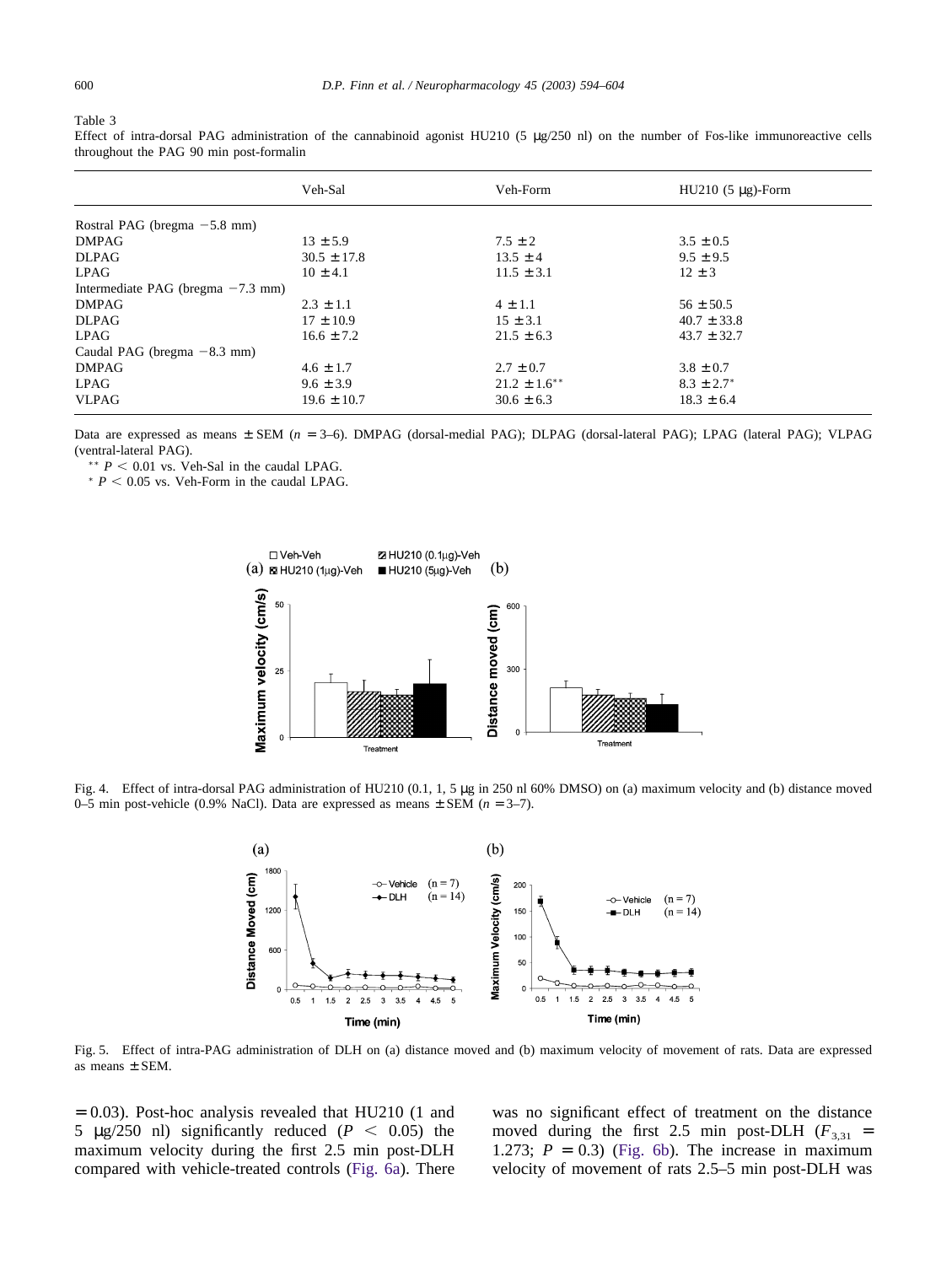<span id="page-8-0"></span>

Fig. 6. Effect of intra-dorsal PAG administration of HU210 (0.1, 1, 5 µg in 250 nl 60% DMSO) on (a) maximum velocity and (b) distance moved 0–2.5 min post-DLH (5 nmol in 0.9% NaCl) and on (c) maximum velocity and (d) distance moved 2.5–5 min post-DLH. Data are expressed as means  $\pm$  SEM ( $n = 6-14$ ). \*\* $P < 0.01$ , \* $P < 0.05$  compared with Veh-DLH group.

significantly attenuated by HU210 as revealed by one-way ANOVA  $(F_{3,31} = 4.4; P = 0.01)$ . Following post-hoc analysis, it was found that the maximum velocity was significantly reduced by all three doses of HU210 compared with vehicle controls (Fig. 6c). The increase in distance moved, 2.5–5 min post-DLH administration, was also significantly attenuated  $(F_{3,31} = 3.733; P = 0.021)$  by all three doses of HU210 (Fig. 6d).

HU210 did not significantly affect grooming, rearing, jumping or freezing behaviour post-DLH administration, compared with vehicle-treated controls (data not shown).

#### **4. Discussion**

This study investigated the role of the midbrain PAG as a common substrate in cannabinoid-mediated antinociception and aversion. Here, we demonstrate that intra-dorsal PAG administration of the potent cannabinoid agonist HU210 reduces the second phase of formalin-evoked nociceptive behaviour in rats. Microinjection of HU210 into the lateral PAG did not alter formalin-evoked nociceptive behaviour confirming the local site of action of HU210 injected into the dorsal PAG. Our data corroborate previous studies in rats demonstrating that systemic administration of cannabinoids reduces the second phase of formalin-evoked nociceptive behaviour [\(Jaggar et al., 1998\)](#page-10-0). Systemically administered cannabinoids may produce anti-nociceptive effects at either peripheral or central cannabinoid receptors, including at the level of the PAG. Hohmann and colleagues have shown that spinal transection attenuates

the anti-nociceptive effects of systemically administered cannabinoids, providing evidence for a supraspinal site of action of cannabinoids [\(Hohmann et al., 1999b\)](#page-10-0). Our data are in agreement with studies demonstrating that administration of the cannabinoid agonist CP 55,940 into the ventrolateral PAG [\(Lichtman et al., 1996\)](#page-10-0) and of WIN 55,212-2 into the dorsal PAG [\(Martin et al., 1999\)](#page-10-0) is anti-nociceptive in the rat tail-flick test.

The receptor mediating the effects of intra-dorsal PAG administration of HU210 on formalin-evoked nociceptive behaviour was investigated with the selective CB<sub>1</sub> receptor antagonist SR141716A. The anti-nociceptive effect of HU210 was fully blocked by co-administration of SR141716A (50 µg/rat) into the dorsal PAG. These data demonstrating the role of the  $CB_1$  receptor in mediating the anti-nociceptive effects of HU210 administered into the dorsal PAG, corroborate previous work demonstrating the contribution of the  $CB_1$  receptor to electrical stimulation-evoked PAG-mediated analgesia [\(Walker et al., 1999\)](#page-11-0). In addition, our data are in agreement with studies demonstrating that the anti-nociceptive effects of cannabinoid agonists administered i.c.v. [\(Lichtman and Martin, 1997; Welch et al., 1998\)](#page-10-0) directly into the rostral ventromedial medulla [\(Martin et al.,](#page-10-0) [1998\)](#page-10-0) or into the *nucleus reticularis gigantocellularis pars alpha* [\(Monhemius et al., 2001\)](#page-10-0) are mediated by  $CB<sub>1</sub>$  receptors. Our data indicate that stimulation of  $CB<sub>1</sub>$ receptors in the dorsal PAG is sufficient to achieve an anti-nociceptive effect in the rat formalin test.

Fos expression is a useful indicator of neuronal activation in specific brain regions following stressful or painful stimuli (for review, see [Harris, 1998\)](#page-10-0). The antinociceptive effects observed following HU210 adminis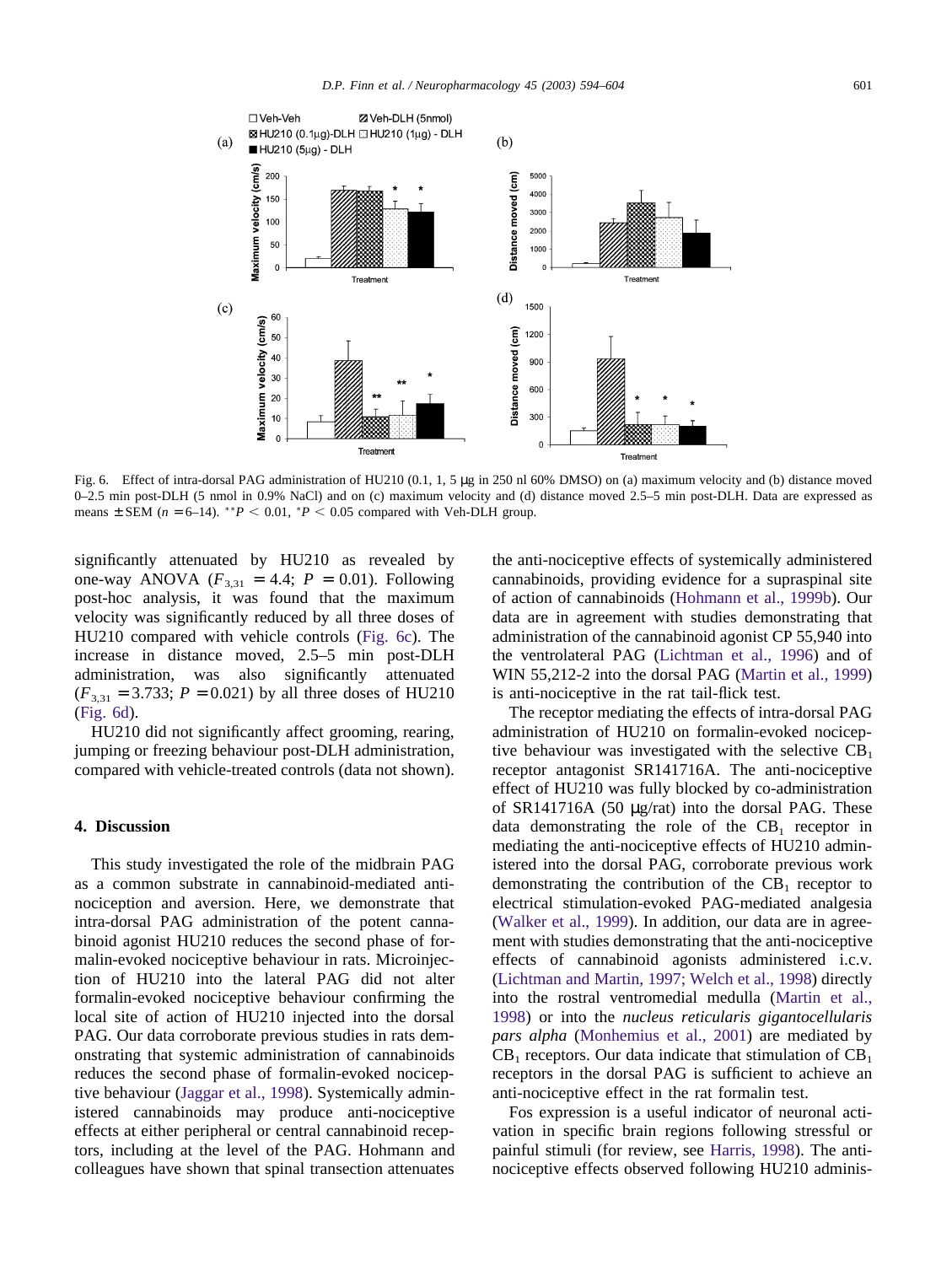<span id="page-9-0"></span>tration were also accompanied by an attenuation of the formalin-evoked increase in Fos expression in the caudal lateral PAG. This is the first report of the effect of a centrally administered cannabinoid on brain Fos expression in the formalin pain model. This finding supports studies demonstrating that cannabinoids decrease formalin-evoked Fos expression in the spinal cord [\(Hohmann et al., 1999a\)](#page-10-0) and suggests that cannabinoids may act at all levels in the CNS to suppress nociceptive transmission following a noxious stimulus. The ability of intra-dorsal PAG administration of HU210 to reduce formalin-evoked Fos expression in the caudal lateral PAG provides further evidence for a functional relationship between the columns of the PAG [\(Jansen et al.,](#page-10-0) [1998\)](#page-10-0).

The second part of this study investigated the role of the PAG in cannabinoid-mediated modulation of aversive behaviour. Specifically, we show for the first time that intra-dorsal PAG administration of HU210 attenuates aversive defence behaviour evoked by microinjection of the excitatory amino acid DLH into the dorsal PAG of rats. Our data support previous studies demonstrating that systemic administration of the cannabinoid agonist CP 55,940 inhibits rat pup ultrasonic vocalisations albeit at high doses, an effect indicative of antiaversive activity [\(McGregor et al., 1996b\)](#page-10-0). Administration of a low dose of  $\Delta^9$ -tetrahydrocannabinol resulted in an anxiolytic effect in the rat light–dark box paradigm [\(Berrendero and Maldonado, 2002\)](#page-10-0). Furthermore, rewarding properties of cannabinoids have been demonstrated using self-administration and intra-cranial selfstimulation paradigms (for review, see [Maldonado,](#page-10-0) [2002\)](#page-10-0). These effects may result from cannabinoidinduced activation of the mesolimbic dopaminergic system [\(Cheer et al., 2000b\)](#page-10-0). Despite this evidence for antiaversive effects of cannabinoids, there is a substantial body of evidence suggesting that systemic administration of cannabinoid agonists is aversive in conditioned place preference paradigms [\(Parker and Gillies, 1995;](#page-10-0) [McGregor et al., 1996a; Sanudo-Pena et al., 1997; Cheer](#page-10-0) [et al., 2000a\)](#page-10-0) and in the elevated plus-maze [\(Onaivi et](#page-10-0) [al., 1995\)](#page-10-0). The behavioural effects of exogenously administered cannabinoid agonists will undoubtedly depend on the drug and dose administered, the route of administration and the aversive model under investigation. Our data demonstrate that the PAG does not mediate pro-aversive effects of HU210 at a dose which is anti-nociceptive. This finding substantiates earlier work demonstrating that the central nucleus of the amygdala mediates pro-aversive effects of  $\Delta^9$ -THC [\(Onaivi et](#page-10-0) [al., 1995\)](#page-10-0).

There may be common mechanisms underlying the effects of cannabinoids on aversion and nociception at the level of the PAG. It is likely that the anti-nociceptive effect of HU210 observed results from activation of the descending inhibitory pain pathway, of which the PAG is an important component [\(Wall and Melzack, 1999\)](#page-11-0). Neurones project from the PAG to the rostral ventromedial medulla which, in turn, projects extensively to the dorsal horn of the spinal cord. Agonist binding to  $CB_1$ receptors generally leads to an inhibition of neuronal firing and neurotransmitter release [\(Vaughan et al., 2000;](#page-11-0) [Ferraro et al., 2001\)](#page-11-0). Cannabinoids have been shown to act via  $CB_1$  receptors to inhibit GABAergic synaptic transmission in the PAG [\(Vaughan et al., 2000\)](#page-11-0), cerebral cortex [\(Ferraro et al., 2001\)](#page-10-0) and hippocampus [\(Hajos et](#page-10-0) [al., 2000\)](#page-10-0). It is possible that HU210 binding to  $CB_1$ receptors located on inhibitory GABA interneurones in the PAG leads to disinhibition of output neurones and a corresponding activation of the descending inhibitory pain pathway. Such a mechanism of action would resemble the anti-nociceptive effect mediated by opioid receptors following direct administration of morphine into the PAG [\(Kishimoto et al., 2001\)](#page-10-0). The mechanism by which intra-PAG administration of HU210 attenuated DLH-induced aversive behaviour may also involve modulation of endogenous GABAergic tone. Evidence suggests that increasing serotonin in the PAG is anti-aversive [\(Schutz et al., 1985\)](#page-11-0). Stimulation of  $CB<sub>1</sub>$  receptors located on GABA interneurones may result in increased 5-HT release via disinhibition of 5-HT neurones and a subsequent attenuation of the aversive behavioural response. The role of such a gain control system involving GABA interneurones in the pathogenesis of panic behaviour has previously been suggested [\(Lovick, 2000\)](#page-10-0). In addition, there is evidence that 5-HT release in the PAG is under the control of GABA as intra-PAG or i.c.v. microinjection of the GABA antagonist bicuculine increases 5-HT release in this region [\(Maione et al., 1998; Zhang et al., 2000\)](#page-10-0).

In conclusion, intra-dorsal PAG administration of the potent cannabinoid agonist HU210 is anti-nociceptive in the formalin pain test, an effect mediated by  $CB_1$  receptors. Furthermore, intra-dorsal PAG administration of HU210 is anti-aversive in the DLH-induced aversion model. These behavioural data, together with analysis of Fos expression, highlight the importance of the dorsal PAG as a common substrate mediating anti-nociceptive and anti-aversive responses following cannabinoid receptor activation.

## **Acknowledgements**

This work was supported by The Wellcome Trust.

## **References**

Bandler, R., 1982. Induction of 'rage' following microinjections of glutamate into midbrain but not hypothalamus of cats. Neuroscience Letters 30, 183–188.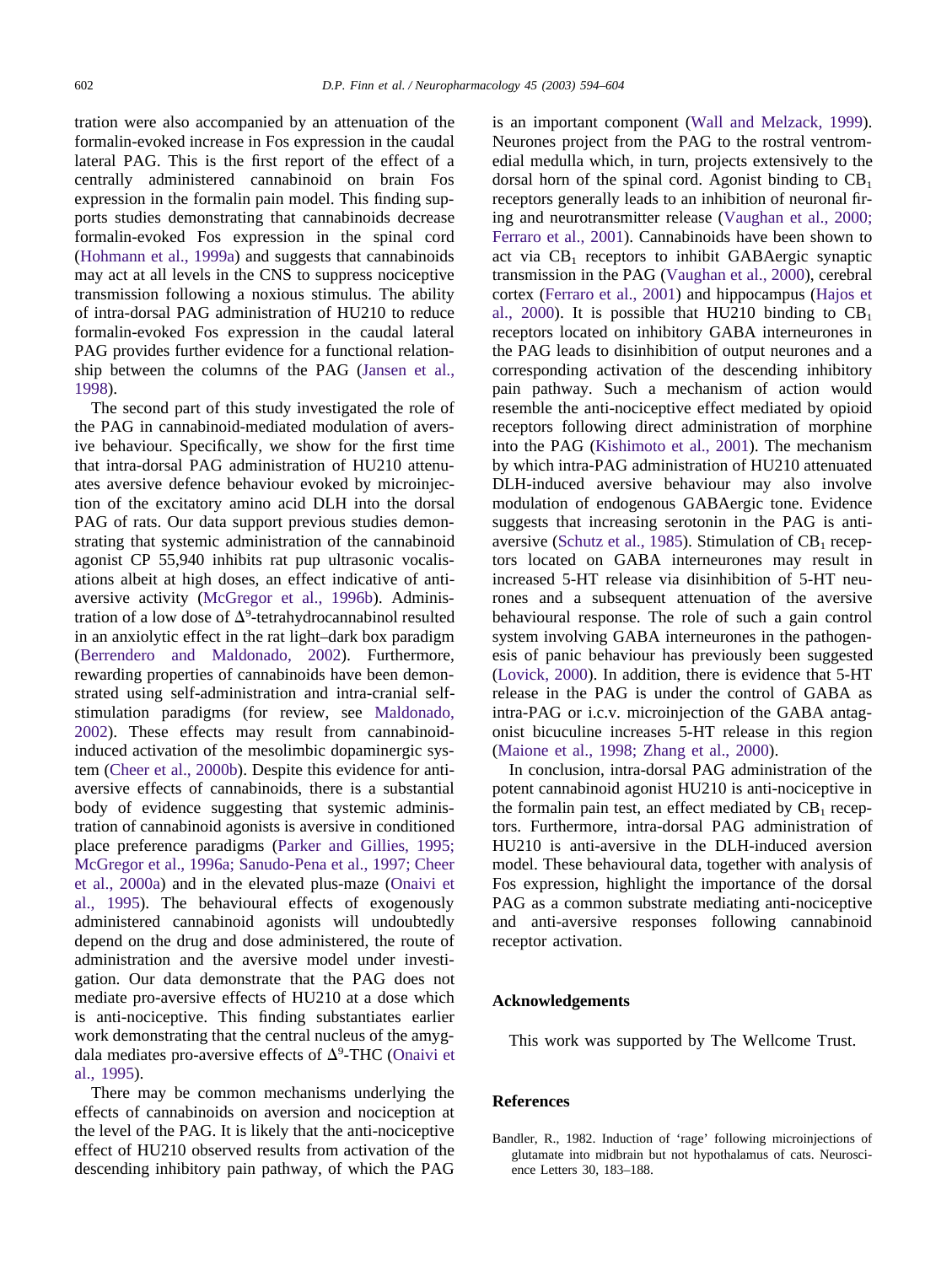- <span id="page-10-0"></span>Bandler, R., Keay, K.A., 1996. Columnar organization in the midbrain periaqueductal gray and the integration of emotional expression. Progress in Brain Research 107, 285–300.
- Beckett, S.R., Lawrence, A.J., Marsden, C.A., Marshall, P.W., 1992. Attenuation of chemically induced defence response by 5-HT1 receptor agonists administered into the periaqueductal gray. Psychopharmacology 108, 110–114.
- Berrendero, F., Maldonado, R., 2002. Involvement of the opioid system in the anxiolytic-like effects induced by delta(9)-tetrahydrocannabinol. Psychopharmacology 163, 111–117.
- Besson, J.M., Fardin, V., Oliveras, J.L., 1991. Analgesia Produced by Stimulation of the Periaqueductal Gray Matter: Antinociceptive Effects versus Stress Effects, first ed. Plenum Press, New York.
- Cheer, J.F., Kendall, D.A., Marsden, C.A., 2000a. Cannabinoid receptors and reward in the rat: a conditioned place preference study. Psychopharmacology 151, 25–30.
- Cheer, J.F., Marsden, C.A., Kendall, D.A., Mason, R., 2000b. Lack of response suppression follows repeated ventral tegmental cannabinoid administration: an in vitro electrophysiological study. Neuroscience 99, 661–667.
- De Fonseca, F.R., Rubio, P., Menzaghi, F., MerloPich, E., Rivier, J., Koob, G.F., Navarro, M., 1996. Corticotropin-releasing factor (CRF) antagonist [D-Phe(12),Nle(21,38),C(alpha)MeLeu(37)]CRF attenuates the acute actions of the highly potent cannabinoid receptor agonist HU- 210 on defensive-withdrawal behavior in rats. Journal of Pharmacology and Experimental Therapeutics 276, 56–64.
- Ferraro, L., Tomasini, M.C., Cassano, T., Bebe, B.W., Siniscalchi, A., O'Connor, W.T., Magee, P., Tanganelli, S., Cuomo, V., Antonelli, T., 2001. Cannabinoid receptor agonist WIN 55,212-2 inhibits rat cortical dialysate gamma-aminobutyric acid levels. Journal of Neuroscience Research 66, 298–302.
- Finn, D.P., Jhaveri, M.D., Beckett, S.R.G., Marsden, C.A., Chapman, V., 2001. The effects of intra-periaqueductal grey administration of the cannabinoid agonist HU210 in a rat model of aversion. British Journal of Pharmacology 135, 221P.
- Finn, D.P., Jhaveri, M.D., Beckett, S.R.G., Kendall, D.A., Marsden, C.A., Chapman, V., 2002. The role of the periaqueductal grey in cannabinoid-mediated antinociception. Journal of Psychopharmacology 16, A57.
- Hajos, N., Katona, I., Naiem, S.S., Mackie, K., Ledent, C., Mody, I., Freund, T.F., 2000. Cannabinoids inhibit hippocampal GABAergic transmission and network oscillations. European Journal of Neuroscience 12, 3239–3249.
- Harris, J.A., 1998. Using c-fos as a neural marker of pain. Brain Research Bulletin 45, 1–8.
- Herkenham, M., Lynn, A.B., Johnson, M.R., Melvin, L.S., de Costa, B.R., Rice, K.C., 1991. Characterization and localization of cannabinoid receptors in rat brain: a quantitative in vitro autoradiographic study. Journal of Neuroscience 11, 563–583.
- Hohmann, A.G., Kang, T., Walker, J.M., 1999a. Intrathecal cannabinoid administration suppresses noxious stimulus-evoked Fos protein-like immunoreactivity in rat spinal cord: comparison with morphine. Acta Pharmacologica Sinica 20, 1132–1136.
- Hohmann, A.G., Tsou, K., Walker, J.M., 1999b. Cannabinoid suppression of noxious heat-evoked activity in wide dynamic range neurons in the lumbar dorsal horn of the rat. Journal of Neurophysiology 81, 575–583.
- Hosobuchi, Y., 1983. Combined electrical stimulation of the periaqueductal gray matter and sensory thalamus. Applied Neurophysiology 46, 112–115.
- Hutcheson, D.M., Tzavara, E.T., Smadja, C., Valjent, E., Roques, B.P., Hanoune, J., Maldonado, R., 1998. Behavioural and biochemical evidence for signs of abstinence in mice chronically treated with delta-9-tetrahydrocannabinol. British Journal of Pharmacology 125, 1567–1577.
- Jaggar, S.I., Hasnie, F.S., Sellaturay, S., Rice, A.S.C., 1998. The antihyperalgesic actions of the cannabinoid anandamide and the puta-

tive CB2 receptor agonist palmitoylethanolamide in visceral and somatic inflammatory pain. Pain 76, 189–199.

- Jansen, A.S., Farkas, E., Mac Sams, J., Loewy, A.D., 1998. Local connections between the columns of the periaqueductal gray matter: a case for intrinsic neuromodulation. Brain Research 784, 329–336.
- Kishimoto, K., Koyama, S., Akaike, N., 2001. Synergistic mu-opioid and 5-HT1A presynaptic inhibition of GABA release in rat periaqueductal gray neurons. Neuropharmacology 41, 529–538.
- Leslie, R.A., Moorman, J.M., Coulson, A., Grahame-Smith, D.G., 1993. Serotonin2/1C receptor activation causes a localized expression of the immediate–early gene c-fos in rat brain: evidence for involvement of dorsal raphe nucleus projection fibres. Neuroscience 53, 457–463.
- Levine, R., Morgan, M.M., Cannon, J.T., Liebeskind, J.C., 1991. Stimulation of the periaqueductal gray matter of the rat produces a preferential ipsilateral antinociception. Brain Research 567, 140–144.
- Lichtman, A.H., Martin, B.R., 1991. Spinal and supraspinal components of cannabinoid-induced antinociception. Journal of Pharmacology and Experimental Therapeutics 258, 517–523.
- Lichtman, A.H., Martin, B.R., 1997. The selective cannabinoid antagonist SR141716A blocks cannabinoid-induced antinociception in rats. Pharmacology Biochemistry and Behavior 57, 7–12.
- Lichtman, A.H., Cook, S.A., Martin, B.R., 1996. Investigation of brain sites mediating cannabinoid-induced antinociception in rats: evidence supporting periaqueductal gray involvement. Journal of Pharmacology and Experimental Therapeutics 276, 585–593.
- Lovick, T.A., 2000. Panic disorder—a malfunction of multiple transmitter control systems within the midbrain periaqueductal gray matter? Neuroscientist 6, 48–59.
- Maione, S., Palazzo, E., de Novellis, V., Stella, L., Leyva, J., Rossi, F., 1998. Metabotropic glutamate receptors modulate serotonin release in the rat periaqueductal gray matter. Naunyn-Schmiedebergs Archives of Pharmacology 358, 411–417.
- Maldonado, R., 2002. Study of cannabinoid dependence in animals. Pharmacology and Therapeutics 95, 153–164.
- Martin, W.J., Tsou, K., Walker, J.M., 1998. Cannabinoid receptormediated inhibition of the rat tail-flick reflex after microinjection into the rostral ventromedial medulla. Neuroscience Letters 242, 33–36.
- Martin, W.J., Coffin, P.O., Attias, E., Balinsky, M., Tsou, K., Walker, J.M., 1999. Anatomical basis for cannabinoid-induced antinociception as revealed by intracerebral microinjections. Brain Research 822, 237–242.
- McGregor, I.S., Issakidis, C.N., Prior, G., 1996a. Aversive effects of the synthetic cannabinoid CP 55,940 in rats. Pharmacology Biochemistry and Behavior 53, 657–664.
- McGregor, I.S., Dastur, F.N., McLellan, R.A., Brown, R.E., 1996b. Cannabinoid modulation of rat pup ultrasonic vocalizations. European Journal of Pharmacology 313, 43–49.
- Monhemius, R., Azami, J., Green, D.L., Roberts, M.H.T., 2001. CB1 receptor mediated analgesia from the nucleus reticularis gigantocellularis pars alpha is activated in an animal model of neuropathic pain. Brain Research 908, 67–74.
- Onaivi, E.S., Chakrabarti, A., Gwebu, E.T., Chaudhuri, G., 1995. Neurobehavioral effects of delta(9)-THC and cannabinoid (CB1) receptor gene expression in mice. Behavioural Brain Research 72, 115–125.
- Parker, L.A., Gillies, T., 1995. THC-induced place and taste aversions in Lewis and Sprague-Dawley rats. Behavioral Neuroscience 109, 71–78.
- Paxinos, G., Watson, C., 1997. The Rat Brain in Stereotaxic Coordinates, third ed. Academic Press, San Diego.
- Pertwee, R.G., 2001. Cannabinoid receptors and pain. Progress in Neurobiology 63, 569–611.
- Sanudo-Pena, M.C., Tsou, K., Delay, E.R., Hohmann, A.G., Force, M., Walker, J.M., 1997. Endogenous cannabinoids as an aversive or